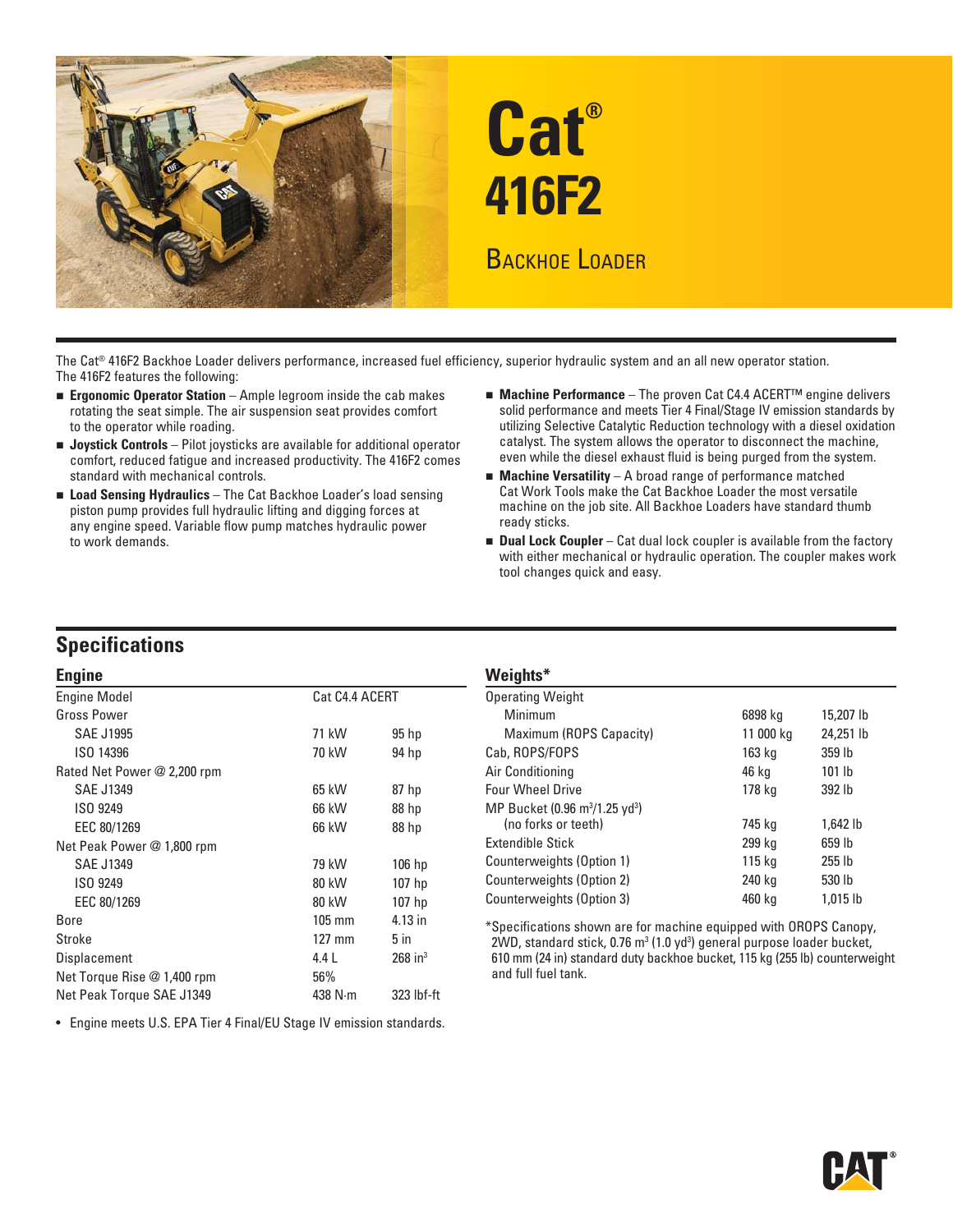## **416F2 Backhoe Loader**

#### **Transmission**

| Power Shuttle Transmission - Standard |
|---------------------------------------|
|---------------------------------------|

| Power Shuttle Transmission – Standard    |                      |            |  |
|------------------------------------------|----------------------|------------|--|
| Forward - 1st                            | $5.4$ km/h           | $3.4$ mph  |  |
| 2nd                                      | $8.9$ km/h           | $5.5$ mph  |  |
| 3rd                                      | $20 \text{ km/h}$    | 13 mph     |  |
| 4th                                      | 36 km/h              | 23 mph     |  |
| $Reverse - 1st$                          | $5.4$ km/h           | $3.4$ mph  |  |
| 2nd                                      | $8.9$ km/h           | $5.5$ mph  |  |
| 3rd                                      | 20 km/h              | 13 mph     |  |
| 4th                                      | 36 km/h              | 23 mph     |  |
| <b>Axle Ratings</b>                      |                      |            |  |
| Front Axle, 2WD                          |                      |            |  |
| <b>Static</b>                            | 22 964 kg            | 50.582 lb  |  |
| Dynamic                                  | 9186 kg              | 20,233 lb  |  |
| Front Axle, 4WD                          |                      |            |  |
| <b>Static</b>                            | 22 964 kg            | 50,582 lb  |  |
| Dynamic                                  | 9186 kg              | 20,233 lb  |  |
| Rear Axle                                |                      |            |  |
| <b>Static</b>                            | 22 964 kg            | 50,582 lb  |  |
| Dynamic                                  | 9186 kg              | 20,233 lb  |  |
| <b>Hydraulic System</b>                  |                      |            |  |
| Type                                     | <b>Closed Center</b> |            |  |
| Pump Type<br>Variable Flow, Axial Piston |                      |            |  |
| Pump Capacity @ 2,200 rpm                | 132 L/min            | 35 gal/min |  |
| System Pressure - Backhoe                | 23 000 kPa           | 3.336 psi  |  |

System Pressure – Loader 23 000 kPa 3,336 psi

#### **Steering**

| 00001111                                          |                    |          |  |
|---------------------------------------------------|--------------------|----------|--|
| Type                                              | <b>Front Wheel</b> |          |  |
| <b>Power Steering</b>                             | Hydrostatic        |          |  |
| <b>Bore</b>                                       | $65 \text{ mm}$    | $2.6$ in |  |
| Stroke                                            | $120 \text{ mm}$   | 4.7 in   |  |
| <b>Rod Diameter</b>                               | $36 \text{ mm}$    | $1.4$ in |  |
| Axle Oscillation                                  | $11^{\circ}$       |          |  |
| Turning Circle - 2WD/4WD (inner wheel not braked) |                    |          |  |
| <b>Outside, Front Wheels</b>                      | 8.18 <sub>m</sub>  | 26'10"   |  |
| Outside, Widest Loading Bucket                    | $10.97 \; m$       | 36'0''   |  |

#### **Service Refill Capacities**

| Cooling System with Air Conditioning | 22 <sub>L</sub>  | $5.8$ gal  |
|--------------------------------------|------------------|------------|
| <b>Fuel Tank</b>                     | 160 L            | 42 gal     |
| Diesel Exhaust Fluid (DEF)           | 19 L             | 5 gal      |
| Engine Oil with Filter               | 8.8 L            | $2.3$ gal  |
| Transmission - Power Shuttle         |                  |            |
| 2WD                                  | 15 <sub>L</sub>  | 4 gal      |
| 4WD                                  | 15 <sub>L</sub>  | 4 gal      |
| Rear Axle                            | 16.5L            | $4.4$ gal  |
| <b>Planetaries</b>                   | 1.7 <sub>L</sub> | $0.4$ gal  |
| Front Axle (4WD)                     | 11 <sup>L</sup>  | $2.9$ gal  |
| <b>Planetaries</b>                   | 0.7L             | $0.2$ gal  |
| <b>Hydraulic System</b>              | 90 L             | $23.8$ gal |
| <b>Hydraulic Tank</b>                | 40 L             | $10.6$ gal |
|                                      |                  |            |

• Requires ultra-low sulfur fuel  $\lt/= 15$  ppm fuel sulfur

#### **Tires**

Choices listed as combination of front/rear tires:

- Front: 11L-16 (12 ply) F-3; Rear: 19.5L-24 (12 ply) R4 ATU
- Front: 12.5/80-18 (12 ply) 1-3; Rear: 19.5L-24 (12 ply) ATU
- Front: 12.5/80-18 NHS (12 ply) 1-3; Rear: 21L-24 (16 ply) R4 ATU
- Front: 340-80R 18; Rear: 19.5L-24 (12 ply) R4 ATU

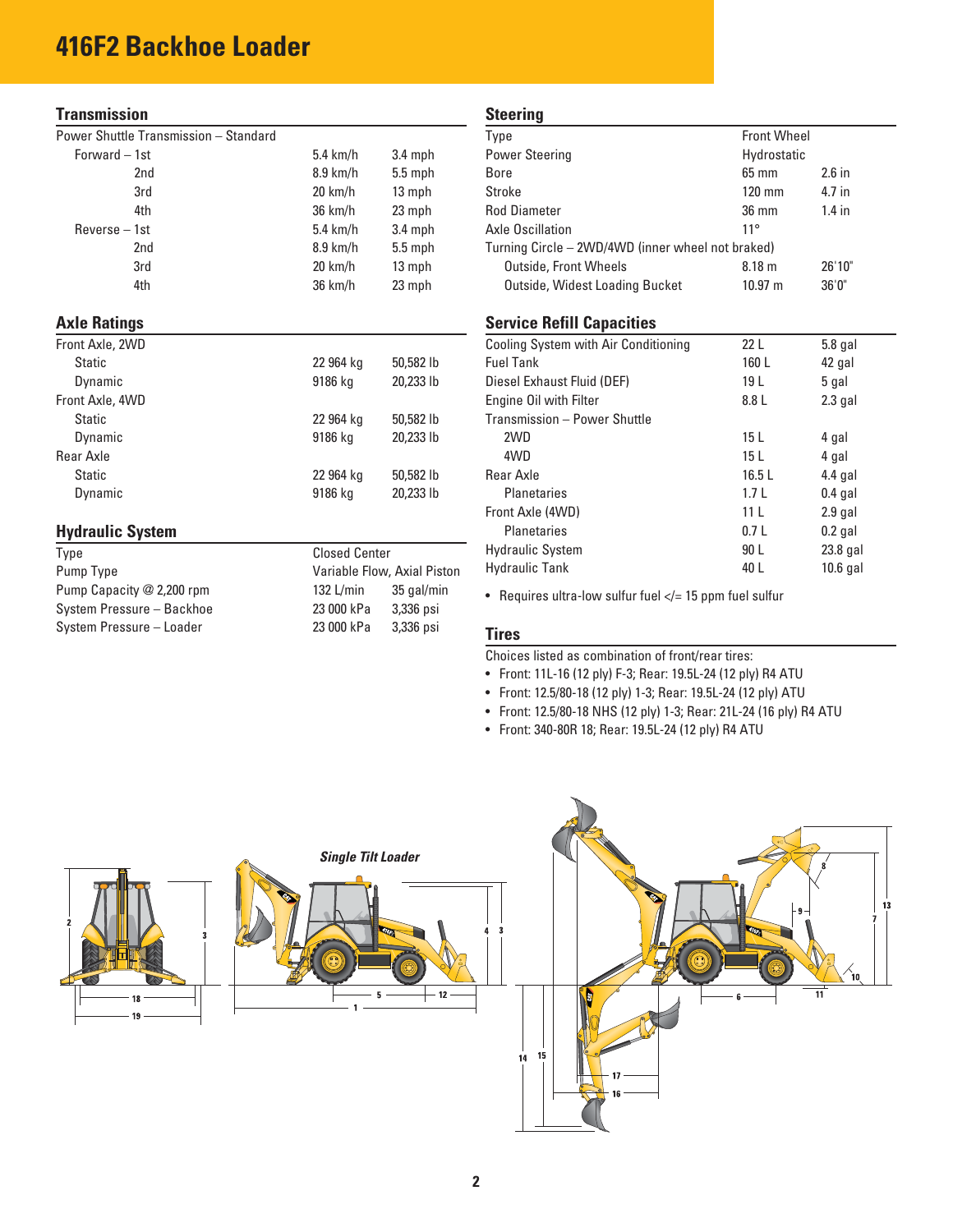#### **Dimensions**

|                                                      | <b>Single Tilt Loader</b>                    |        |                                               |        |                                           |        |                                        |        |
|------------------------------------------------------|----------------------------------------------|--------|-----------------------------------------------|--------|-------------------------------------------|--------|----------------------------------------|--------|
|                                                      | $0.76$ m <sup>3</sup> (1.0 yd <sup>3</sup> ) |        | $0.96$ m <sup>3</sup> (1.25 vd <sup>3</sup> ) |        | $1.0 \text{ m}^3$ (1.31 yd <sup>3</sup> ) |        | $1.00 \text{ m}^3 (1.31 \text{ yd}^3)$ |        |
|                                                      | <b>GP Bucket</b>                             |        | <b>GP Bucket</b>                              |        | <b>MP Bucket</b>                          |        | <b>MP Bucket with Forks</b>            |        |
| 1 Overall Length (Loader on Ground) – Standard Stick | 7027 mm                                      | 23'1"  | 7140 mm                                       | 23'5'' | 7057 mm                                   | 23'2"  | 7057 mm                                | 23'2"  |
| Overall Length (Loader on Ground) - Extendible Stick | 7033 mm                                      | 23'1'' | 7145 mm                                       | 23'5'' | 7063 mm                                   | 23'2"  | 7063 mm                                | 23'2"  |
| Overall Transport Length - Standard Stick            | 7085 mm                                      | 23'3"  | 7168 mm                                       | 23'6"  | 7132 mm                                   | 23'5'' | 7132 mm                                | 23'5'' |
| Overall Transport Length - Extendible Stick          | 7091 mm                                      | 23'3"  | 7174 mm                                       | 23'6'' | 7137 mm                                   | 23'5'' | 7137 mm                                | 23'5'' |
| 2 Overall Transport Height - Standard Stick          | 3577 mm                                      | 11'9"  | 3577 mm                                       | 11'9"  | 3577 mm                                   | 11'9"  | 3577 mm                                | 11'9"  |
| Overall Transport Height - Extendible Stick          | 3631 mm                                      | 11'11" | 3631 mm                                       | 11'11" | 3631 mm                                   | 11'11" | 3631 mm                                | 11'11" |
| <b>Overall Width</b>                                 | 2322 mm                                      | 7'7''  | 2322 mm                                       | 7'7"   | 2322 mm                                   | 7'7''  | 2322 mm                                | 7'7"   |
| <b>3</b> Height to Top of Cab/Canopy                 | 2819 mm                                      | 9'3''  | 2819 mm                                       | 9'3''  | 2819 mm                                   | 9'3''  | 2819 mm                                | 9'3''  |
| 4 Height to Top of Exhaust Stack                     | 2744 mm                                      | 9'0''  | 2744 mm                                       | 9'0"   | 2744 mm                                   | 9'0''  | 2744 mm                                | 9'0"   |
| Height to Loader Hinge Pin (Transport)               | 381 mm                                       | 1'3"   | 381 mm                                        | 1'3"   | 432 mm                                    | 1'5"   | 432 mm                                 | 1'5"   |
| Ground Clearance (minimum)                           | 294 mm                                       | 1'0''  | 294 mm                                        | 1'0''  | 294 mm                                    | 1'0''  | 294 mm                                 | 1'0''  |
| <b>5</b> Rear Axle Centerline to Front Grill         | 2705 mm                                      | 8'10"  | 2705 mm                                       | 8'10"  | 2705 mm                                   | 8'10"  | 2705 mm                                | 8'10"  |
| <b>Front Wheel Tread Gauge</b>                       | 1895 mm                                      | 6'3''  | 1895 mm                                       | 6'3''  | 1895 mm                                   | 6'3''  | 1895 mm                                | 6'3''  |
| <b>Rear Wheel Tread Gauge</b>                        | 1714 mm                                      | 5'7''  | 1714 mm                                       | 5'7''  | $1714$ mm                                 | 5'7''  | $1714$ mm                              | 5'7''  |
| 6 Wheelbase 2WD/4WD                                  | 2200 mm                                      | 7'3''  | 2200 mm                                       | 7'3''  | 2200 mm                                   | 7'3''  | 2200 mm                                | 7'3''  |

#### **Loader Bucket Dimensions and Performance**

|                                                 |                                                                  |                       |                                        |                     |                   |                                           |                                        | <b>Single Tilt Loader</b> |  |  |  |  |  |  |
|-------------------------------------------------|------------------------------------------------------------------|-----------------------|----------------------------------------|---------------------|-------------------|-------------------------------------------|----------------------------------------|---------------------------|--|--|--|--|--|--|
|                                                 | $0.76$ m <sup>3</sup> (1.0 yd <sup>3</sup> )<br><b>GP Bucket</b> |                       | $0.96 \text{ m}^3 (1.25 \text{ yd}^3)$ |                     |                   | $1.0 \text{ m}^3$ (1.31 yd <sup>3</sup> ) | $1.00 \text{ m}^3 (1.31 \text{ yd}^3)$ |                           |  |  |  |  |  |  |
|                                                 |                                                                  |                       | <b>GP Bucket</b>                       |                     | <b>MP Bucket</b>  |                                           | <b>MP Bucket with Forks</b>            |                           |  |  |  |  |  |  |
| Capacity (SAE Rated)                            | $0.76 \text{ m}^3$                                               | $1.0$ yd <sup>3</sup> | $0.96 \text{ m}^3$                     | $1.25 \text{ yd}^3$ | $1.0 \text{ m}^3$ | $1.31$ yd <sup>3</sup>                    | $1.0 \; \mathrm{m}^3$                  | $1.31$ yd <sup>3</sup>    |  |  |  |  |  |  |
| <b>Overall Bucket Width</b>                     | 2262 mm                                                          | 89 in                 | 2262 mm                                | 89 in               | 2279 mm           | 90 in                                     | 2279 mm                                | 90 in                     |  |  |  |  |  |  |
| Lift Capacity at Maximum Height                 | 3062 kg                                                          | $6,751$ lb            | 2964 kg                                | $6,535$ lb          | 2771 kg           | 6,108 lb                                  | 2656 kg                                | 5,855 lb                  |  |  |  |  |  |  |
| Lift Breakout Force                             | 47 919 N                                                         | 10,772 lbf            | 45 326 N                               | 10,189 lbf          | 44 392 N          | 9,979 lbf                                 | 42 904 N                               | 9,645 lbf                 |  |  |  |  |  |  |
| Tilt Breakout Force                             | 54 629 N                                                         | 12,281 lbf            | 45 993 N                               | 10,339 lbf          | 52 674 N          | 11,841 lbf                                | 51 760 N                               | 11,636 lbf                |  |  |  |  |  |  |
| Tipping Load at Breakout Point                  | 6831 kg                                                          | 15,059 lb             | 6358 kg                                | 14,016 lb           | 6428 kg           | 14,172 lb                                 | 6286 kg                                | 13,858 lb                 |  |  |  |  |  |  |
| 7 Maximum Hinge Pin Height                      | 3474 mm                                                          | 11'5"                 | 3474 mm                                | 11'5''              | 3474 mm           | 11'5"                                     | 3474 mm                                | 11'5''                    |  |  |  |  |  |  |
| 8 Dump Angle at Full Height                     | 44°                                                              |                       |                                        | 44°                 |                   | $44^{\circ}$                              | 44°                                    |                           |  |  |  |  |  |  |
| Dump Height at Maximum Angle                    | 2824 mm                                                          | 9'3''                 | 2746 mm                                | 9'0''               | 2798 mm           | 9'2"                                      | 2798 mm                                | 9'2"                      |  |  |  |  |  |  |
| <b>9</b> Dump Reach at Maximum Angle            | 727 mm                                                           | 2'5''                 | 808 mm                                 | 2'8"                | 716 mm            | 2'4''                                     | 716 mm                                 | 2'4"                      |  |  |  |  |  |  |
| 10 Maximum Bucket Rollback at Ground Level      | $37^\circ$                                                       |                       | $37^\circ$                             |                     | $38^\circ$        |                                           | $38^\circ$                             |                           |  |  |  |  |  |  |
| <b>11</b> Digging Depth                         | 83 mm                                                            | 3"                    | 83 mm                                  | 3"                  | $110 \text{ mm}$  | 4"                                        | $110 \text{ mm}$                       | 4"                        |  |  |  |  |  |  |
| <b>Maximum Grading Angle</b>                    | $116^\circ$                                                      |                       | $112^\circ$                            |                     | $116^\circ$       |                                           | $116^\circ$                            |                           |  |  |  |  |  |  |
| Width of Dozer Cutting Edge                     |                                                                  | N/A                   | N/A                                    |                     | 2262 mm           | 7'5''                                     | 2262 mm                                | 7'5''                     |  |  |  |  |  |  |
| 12 Grill to Bucket Cutting Edge, Carry Position | 1404 mm                                                          | 4'7''                 | 1487 mm                                | 4'11"               | 1451 mm           | 4'9''                                     | 1451 mm                                | 4'9''                     |  |  |  |  |  |  |
| <b>13</b> Maximum Operating Height              | 4206 mm                                                          | 13'10"                | 4355 mm                                | 14'3''              | 4404 mm           | 14'5''                                    | 4878 mm                                | 16'0''                    |  |  |  |  |  |  |
| Jaw Opening Maximum                             | N/A                                                              |                       | N/A                                    |                     | 790 mm            | 2'7''                                     | 790 mm                                 | 2'7"                      |  |  |  |  |  |  |
| <b>Bucket Jaw Clamping Force</b>                | N/A                                                              |                       | N/A                                    |                     | 50 600 N          | 11,375 lbf                                | 50 600 N                               | 11,375 lbf                |  |  |  |  |  |  |
| Weight (does not include teeth or forks)        | 384 kg                                                           | 847 lb                | 451 kg                                 | 994 lb              | 745 kg            | 1,642 lb                                  | 915 kg                                 | 2,017 lb                  |  |  |  |  |  |  |
|                                                 |                                                                  |                       |                                        |                     |                   |                                           |                                        |                           |  |  |  |  |  |  |

#### **Backhoe Dimensions and Performance**

|                        | <b>Standard Stick</b>                                                                                                                                                                                                                                                                                                                                                                                                                                                                             |            | <b>E-Stick Retracted</b>   |            | <b>E-Stick Extended</b> |             |
|------------------------|---------------------------------------------------------------------------------------------------------------------------------------------------------------------------------------------------------------------------------------------------------------------------------------------------------------------------------------------------------------------------------------------------------------------------------------------------------------------------------------------------|------------|----------------------------|------------|-------------------------|-------------|
|                        | 4348 mm                                                                                                                                                                                                                                                                                                                                                                                                                                                                                           | 14'3''     | 4389 mm                    | 14'5"      | 5441 mm                 | 17'11"      |
|                        | 4309 mm                                                                                                                                                                                                                                                                                                                                                                                                                                                                                           | 14'2''     | 4350 mm                    | 14'4"      | 5404 mm                 | 17'10"      |
|                        | 6702 mm                                                                                                                                                                                                                                                                                                                                                                                                                                                                                           | 22'1"      | 6738 mm                    | 22'2"      | 7742 mm                 | 25'6''      |
|                        | 5612 mm                                                                                                                                                                                                                                                                                                                                                                                                                                                                                           | 18'5''     | 5648 mm                    | 18'7''     | 6652 mm                 | 21'10"      |
|                        | 5525 mm                                                                                                                                                                                                                                                                                                                                                                                                                                                                                           | 18'2"      | 5549 mm                    | 18'3''     | 6286 mm                 | 20'8"       |
|                        | 3643 mm                                                                                                                                                                                                                                                                                                                                                                                                                                                                                           | 11'11"     | 3600 mm                    | 11'9"      | 4170 mm                 | 13'7''      |
|                        | 1838 mm                                                                                                                                                                                                                                                                                                                                                                                                                                                                                           | 6'0''      | 1925 mm                    | 6'4''      | 2840 mm                 | 9'4"        |
|                        |                                                                                                                                                                                                                                                                                                                                                                                                                                                                                                   |            |                            |            |                         |             |
|                        |                                                                                                                                                                                                                                                                                                                                                                                                                                                                                                   |            | $205^\circ$                |            | $205^\circ$             |             |
|                        | 3310 mm                                                                                                                                                                                                                                                                                                                                                                                                                                                                                           | 10'10"     | 3310 mm                    | 10'10"     | 3310 mm                 | 10'10"      |
|                        | 3770 mm                                                                                                                                                                                                                                                                                                                                                                                                                                                                                           | 12'4"      | 3770 mm                    | 12'4"      | 3770 mm                 | 12'4"       |
|                        | 2322 mm                                                                                                                                                                                                                                                                                                                                                                                                                                                                                           | 7'7''      | 2322 mm                    | 7'7"       | 2322 mm                 | 7'7"        |
|                        | 59 118 N                                                                                                                                                                                                                                                                                                                                                                                                                                                                                          | 13,290 lbf | 58 287 N                   | 13,103 lbf | 58 287 N                | 13,103 lbf  |
| <b>Stick Dig Force</b> | 32 378 N                                                                                                                                                                                                                                                                                                                                                                                                                                                                                          | 7.279 lbf  | 32 421 N                   | 7.289 lbf  | 23 796 N                | 5.350 lbf   |
|                        | 14 Digging Depth, SAE (max.)<br>15 Digging Depth, 610 mm (2 ft) Flat Bottom<br>Reach from Rear Axle Centerline at Ground Line<br><b>16</b> Reach from Swing Pivot at Ground Line<br><b>Maximum Operating Height</b><br>Loading Height<br>17 Loading Reach<br>Swing Arc<br><b>Bucket Rotation</b><br><b>18</b> Stabilizer Spread, Operating Position (center)<br><b>Stabilizer Spread, Operating Position (outside)</b><br><b>Stabilizer Spread, Transport Position</b><br><b>Bucket Dig Force</b> |            | $180^\circ$<br>$205^\circ$ |            | $180^\circ$             | $180^\circ$ |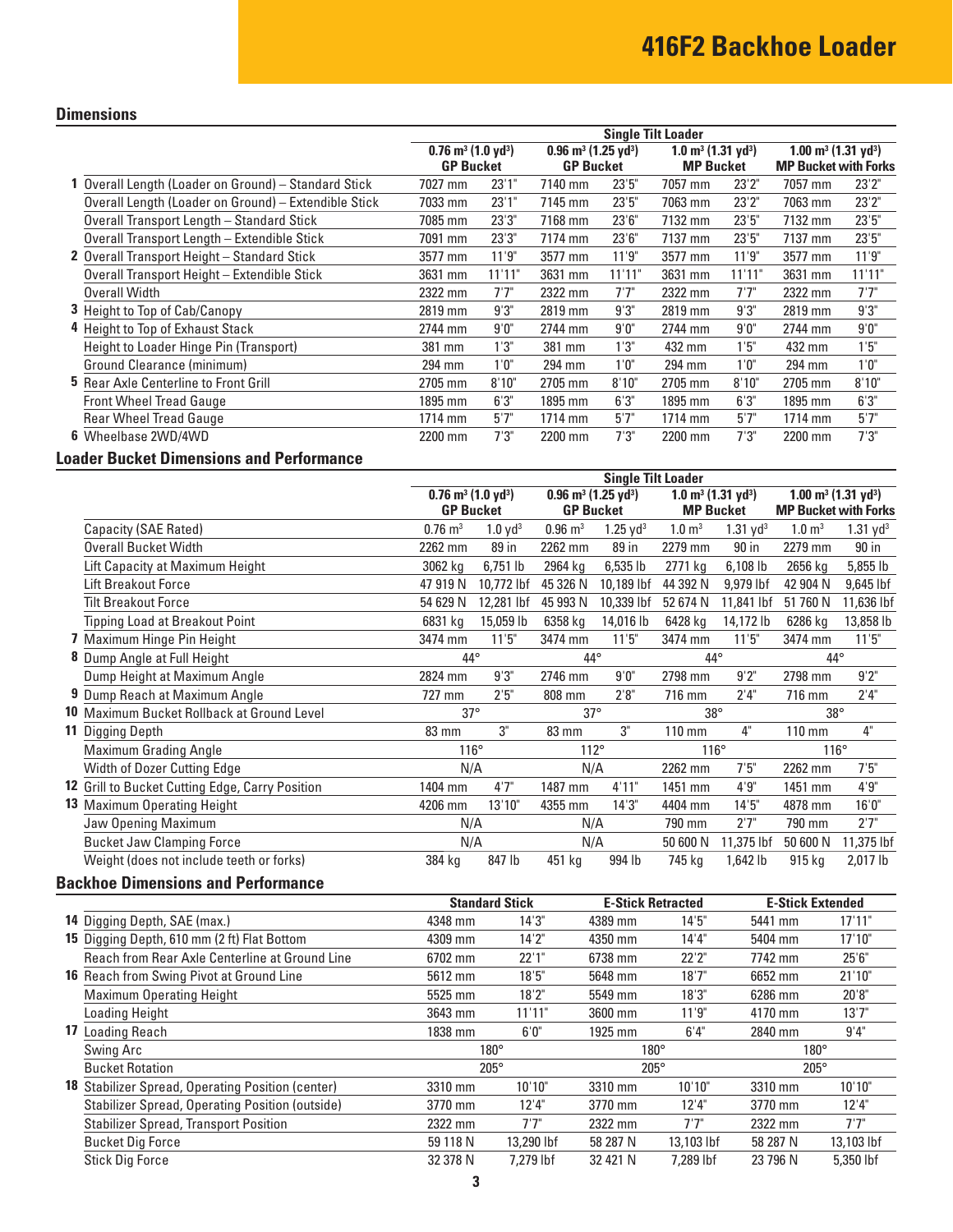### **416F2 Backhoe Loader**

#### **Backhoe Lift Capacity**

**Cat 416F2 Standard Stick** 

| <b>Boom Lifting</b>  |                         | kg   | $\mathbf{I}$ |
|----------------------|-------------------------|------|--------------|
|                      | 1                       | 1296 | 2,851        |
|                      | $\overline{\mathbf{2}}$ | 1410 | 3,101        |
|                      | 3                       | 1419 | 3,123        |
|                      | 4                       | 1379 | 3,033        |
|                      | $\overline{\mathbf{5}}$ | 1326 | 2,917        |
|                      | 6                       | 1271 | 2,797        |
|                      | 7                       | 1218 | 2,680        |
|                      | 8                       | 1168 | 2,569        |
|                      | 9                       | 1121 | 2,466        |
|                      | 10                      | 1078 | 2,372        |
|                      | 11                      | 1039 | 2,286        |
|                      | 12                      | 1006 | 2,213        |
|                      | 13                      | 981  | 2,157        |
|                      | 14                      | 979  | 2,153        |
|                      | 15                      | 1073 | 2,361        |
| <b>Stick Lifting</b> |                         | kg   | $\mathbf{I}$ |
|                      | 16                      | 1312 | 2,885        |
|                      | 17                      | 1849 | 4,068        |
|                      | 18                      | 2307 | 5,075        |
|                      | 19                      | 2400 | 5,280        |
|                      | 20                      | 2790 | 6,137        |
|                      | 21                      | 5561 | 12,234       |

#### **Cat 416F2 Extendible Stick – Retracted**

| <b>Boom Lifting</b>  |                         | kg   | $\mathbf{I}$ |
|----------------------|-------------------------|------|--------------|
|                      | 1                       | 1117 | 2,457        |
|                      | $\overline{\mathbf{2}}$ | 1214 | 2,670        |
|                      | 3                       | 1212 | 2,665        |
|                      | 4                       | 1166 | 2,566        |
|                      | 5                       | 1111 | 2,444        |
|                      | 6                       | 1054 | 2,319        |
|                      | $\overline{1}$          | 999  | 2,197        |
|                      | 8                       | 946  | 2,082        |
|                      | 9                       | 897  | 1,974        |
|                      | 10                      | 852  | 1,873        |
|                      | 11                      | 809  | 1,780        |
|                      | 12                      | 771  | 1,696        |
|                      | 13                      | 738  | 1,623        |
|                      | 14                      | 718  | 1,580        |
|                      | 15                      | 767  | 1,687        |
| <b>Stick Lifting</b> |                         | kg   | $\mathbf{I}$ |
|                      | 16                      | 1169 | 2,572        |
|                      | 17                      | 1694 | 3,726        |
|                      | 18                      | 2107 | 4,634        |
|                      | 19                      | 2183 | 4,802        |
|                      | 20                      | 2533 | 5,573        |
|                      | 21                      | 4983 | 10,963       |





Lift Capacities are over-end values. Machine equipped with 4WD, OROPS, 0.76 m<sup>3</sup> (1.00 yd<sup>3</sup>) general purpose bucket and no counterweight. Extendible stick includes 460 kg (1,015 lb) counterweight.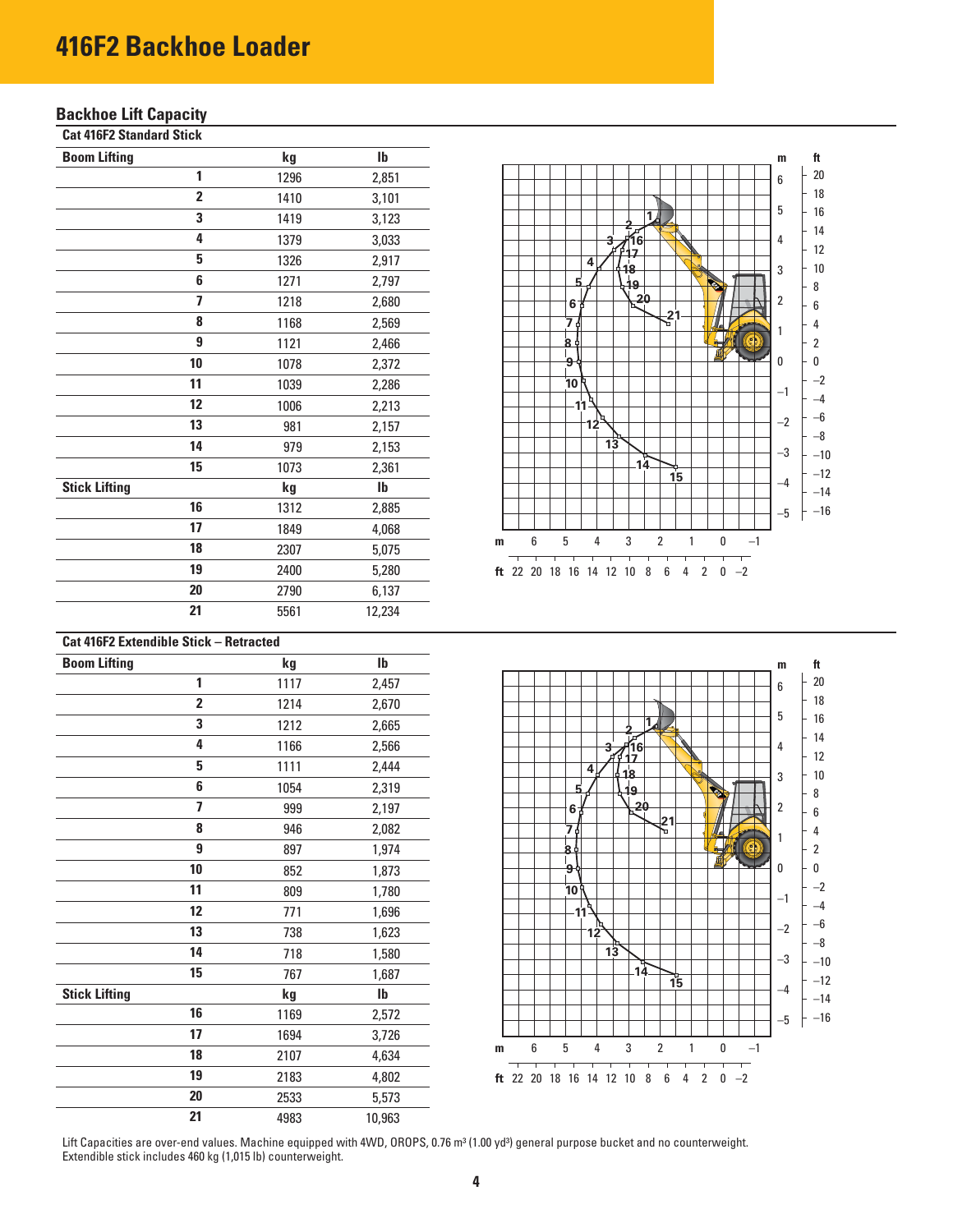### **Backhoe Lift Capacity**

**Cat 416F2 Extendible Stick – Extended** 

| <b>Boom Lifting</b>     | kg   | lb     |
|-------------------------|------|--------|
| 1                       | 617  | 1,357  |
| $\overline{2}$          | 750  | 1,650  |
| 3                       | 797  | 1,752  |
| 4                       | 802  | 1,765  |
| 5                       | 791  | 1,741  |
| 6                       | 770  | 1,695  |
| $\overline{\mathbf{z}}$ | 750  | 1,649  |
| 8                       | 726  | 1,597  |
| 9                       | 702  | 1,544  |
| 10                      | 679  | 1,493  |
| 11                      | 657  | 1,445  |
| 12                      | 637  | 1,401  |
| 13                      | 620  | 1,363  |
| 14                      | 607  | 1,334  |
| 15                      | 601  | 1,322  |
| 16                      | 612  | 1,347  |
| 17                      | 699  | 1,537  |
| 18                      | 1030 | 2,267  |
| <b>Stick Lifting</b>    | kg   | Ib     |
| 19                      | 552  | 1,214  |
| 20                      | 735  | 1,617  |
| 21                      | 987  | 2,171  |
| 22                      | 1162 | 2,556  |
| 23                      | 1307 | 2,876  |
| 24                      | 1460 | 3,212  |
| 25                      | 1679 | 3,694  |
| 26                      | 2192 | 4,823  |
| 27                      | 5301 | 11,662 |



Lift Capacities are over-end values. Machine equipped with 4WD, OROPS, 0.76 m3 (1.00 yd3) general purpose bucket and no counterweight. Extendible stick includes 460 kg (1,015 lb) counterweight.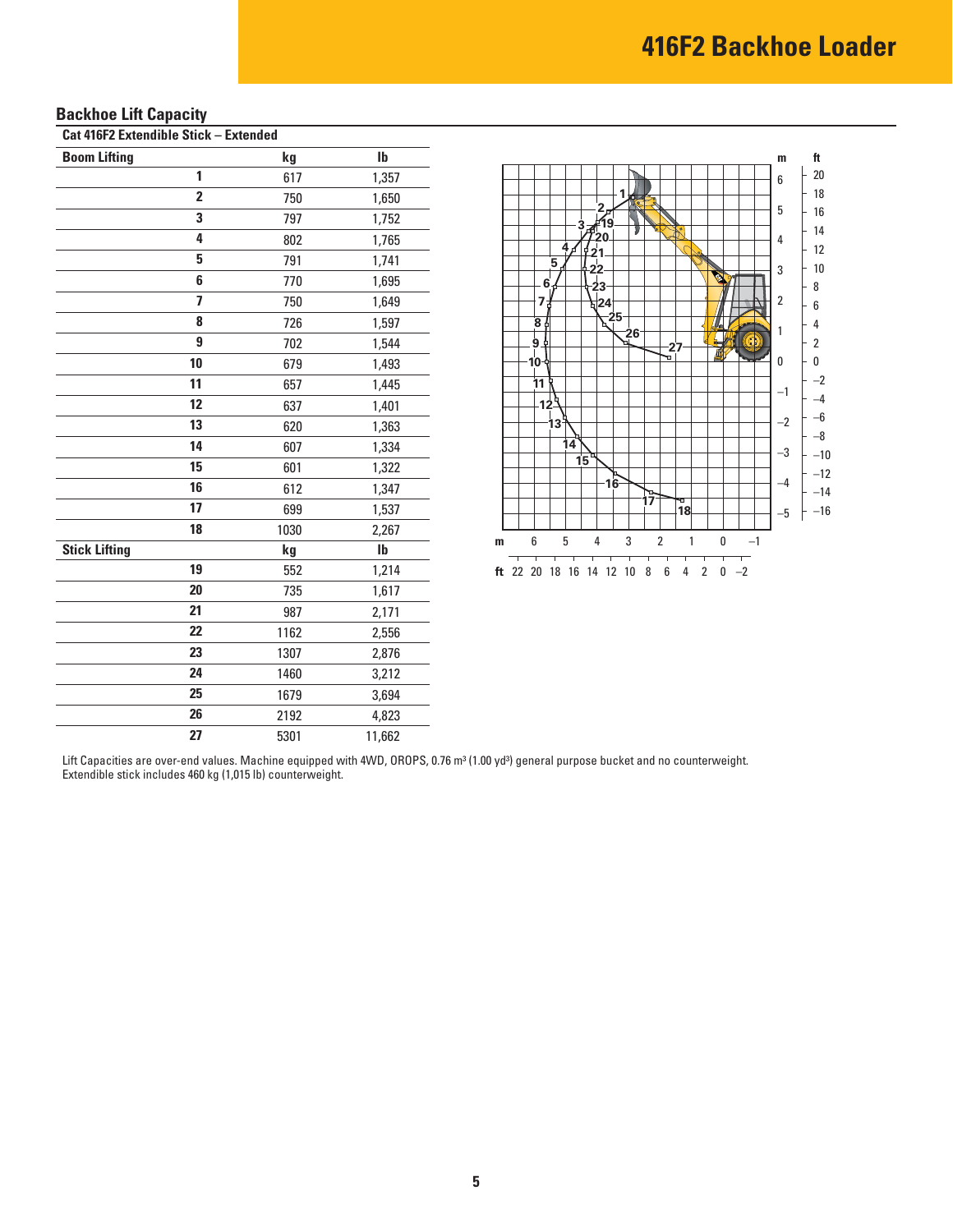# **416F2 Backhoe Loader**

### **Counterweights** (Minimum Counterweight Recommendations)

| <b>Standard Stick</b> |                    |     |                  | <b>Extendible Stick</b> |                    |     |      |
|-----------------------|--------------------|-----|------------------|-------------------------|--------------------|-----|------|
| <b>Loader Bucket</b>  | <b>Power Train</b> | ka  | Ib               | <b>Loader Bucket</b>    | <b>Power Train</b> | ka  |      |
| GP                    | 2WD                | 240 | 530              | GP                      | 2WD/4WD            | 460 | ,015 |
| GP                    | 4WD                | 15  | 255              | MP                      | 2WD                | 240 | 530  |
| <b>MP</b>             | 2WD/4WD            |     | no counterweight | MP                      | 4WD                | 115 | 255  |

#### **Backhoe Buckets** (With weld on adapters and pin-on teeth)

| <b>Standard Duty</b> |              |     |                       |     |        |        | Coral |              |                                 |                 |     |              |      |
|----------------------|--------------|-----|-----------------------|-----|--------|--------|-------|--------------|---------------------------------|-----------------|-----|--------------|------|
|                      | <b>Width</b> |     | <b>Rated Capacity</b> |     | Weight | No. of |       | <b>Width</b> | Weight<br><b>Rated Capacity</b> |                 | No. |              |      |
| mm                   | -in          |     | ft <sup>3</sup>       | kg  | Ib     | Teeth  | mm    | <b>in</b>    |                                 | ft <sup>3</sup> | kg  | $\mathbf{I}$ | Teet |
| 305                  | 12           | 80  | 2.8                   | 111 | 245    | 3      | 305   | 12           | 60                              | 2.1             | 134 | 295          | 4    |
| 457                  | 18           | 120 | 4.2                   | 122 | 268    | 4      | 457   | 18           | 100                             | 3.5             | 155 | 341          | 6    |
| 610                  | 24           | 180 | 6.2                   | 141 | 291    | 5      | 610   | 24           | 140                             | 4.9             | 182 | 402          | 8    |
| 762                  | 30           | 230 | 8.1                   | 157 | 345    | 5      | 762   | 30           | 190                             | 6.7             | 210 | 463          | 10   |
| 914                  | 36           | 290 | 10.2                  | 176 | 388    | 6      |       |              |                                 |                 |     |              |      |
|                      |              |     |                       |     |        |        |       |              |                                 |                 |     |              |      |

| <b>Heavy Duty</b> |              |     |                       |     |           |        | Width |    |     | <b>Rated Capacity</b> | Weight |     | No. |  |
|-------------------|--------------|-----|-----------------------|-----|-----------|--------|-------|----|-----|-----------------------|--------|-----|-----|--|
|                   | <b>Width</b> |     | <b>Rated Capacity</b> |     | Weight    | No. of | mm    | in |     | ft <sup>3</sup>       | kg     | lb  | Tee |  |
| mm                | in           |     | ft <sup>3</sup>       | kg  | <b>Ib</b> | Teeth  | 305   | 12 | 96  | 3.4                   | 113    | 249 | 3   |  |
| 305               | 12           | 80  | 2.8                   | 121 | 266       | 3      | 406   | 16 | 123 | 4.3                   | 131    | 288 | 3   |  |
| 406               | 16           | 110 | 3.9                   | 128 | 282       | 3      | 457   | 18 | 139 | 4.9                   | 139    | 307 | 4   |  |
| 457               | 18           | 120 | 4.2                   | 135 | 299       | 4      | 610   | 24 | 207 | 7.3                   | 168    | 370 | 5   |  |
| 610               | 24           | 180 | 6.2                   | 151 | 333       | 5      | 762   | 30 | 275 | 9.7                   | 194    | 428 | 5   |  |
| 762               | 30           | 230 | 8.1                   | 177 | 391       | 5      | 914   | 36 | 345 | 12.2                  | 224    | 494 | 6   |  |
| 914               | 36           | 290 | 10.2                  | 201 | 443       | 6      |       |    |     |                       |        |     |     |  |

|     | <b>Width</b> |     | <b>Rated Capacity</b> |     | Weight    | No. of       | $mm$ | <b>in</b> |     | ft <sup>3</sup> | kg  | lb  | Tee     |
|-----|--------------|-----|-----------------------|-----|-----------|--------------|------|-----------|-----|-----------------|-----|-----|---------|
| mm  | in.          |     | ft <sup>3</sup>       | kg  | <b>Ib</b> | <b>Teeth</b> | 305  | 12        | 96  | 4.6             | 113 | 287 | c       |
| 457 | 18           | 180 | 6.4                   | 155 | 341       |              | 406  | 16        | 123 | 5.6             | 131 | 327 | ∘<br>ັບ |
| 610 | 24           | 240 | 8.5                   | 182 | 402       |              | 457  | 18        | 139 | 6.5             | 139 | 346 | 4       |
| 762 | 30           | 320 | 11.3                  | 206 | 454       |              | 610  | 24        | 207 | 9.6             | 168 | 414 | 5       |
| 914 | 36           | 380 | 13.4                  | 233 | 513       |              | 762  | 30        | 275 | 12.9            | 194 | 475 | ხ       |

#### **Heavy Duty Rock**

| <b>Width</b> |    |     | <b>Rated Capacity</b> |     | Weight | No. of       |  |  |
|--------------|----|-----|-----------------------|-----|--------|--------------|--|--|
| mm           | in |     | ft <sup>3</sup>       | kq  | lb     | <b>Teeth</b> |  |  |
| 305          | 12 | 70  | 2.5                   | 127 | 279    | 3            |  |  |
| 457          | 18 | 130 | 4.6                   | 146 | 322    | 4            |  |  |
| 610          | 24 | 200 | 7.0                   | 174 | 381    | 5            |  |  |
| 762          | 30 | 270 | 9.5                   | 197 | 434    | 5            |  |  |
| 914          | 36 | 330 | 11.7                  | 224 | 493    | 6            |  |  |

| ndard Duty   |     |                       |                 |        |     |        | Coral |              |     |                       |     |              |              |
|--------------|-----|-----------------------|-----------------|--------|-----|--------|-------|--------------|-----|-----------------------|-----|--------------|--------------|
| <b>Width</b> |     | <b>Rated Capacity</b> |                 | Weight |     | No. of |       | <b>Width</b> |     | <b>Rated Capacity</b> |     | Weight       |              |
| mm           | -in |                       | ft <sup>3</sup> | kg     | Ib  | Teeth  | $mm$  | -in          |     | ft <sup>3</sup>       | kg  | $\mathbf{I}$ | <b>Teeth</b> |
| 305          |     | 80                    | 2.8             | 11     | 245 |        | 305   | 12           | 60  | 2.1                   | 134 | 295          |              |
| 457          | 18  | 120                   | 4.2             | 122    | 268 | 4      | 457   | 18           | 100 | 3.5                   | 155 | 341          | b            |
| 610          | 24  | 180                   | 6.2             | 141    | 291 |        | 610   | 24           | 140 | 4.9                   | 182 | 402          |              |
| 762          | 30  | 230                   | 8.1             | 157    | 345 |        | 762   | 30           | 190 | 67                    | 210 | 463          |              |

#### **Heavy Duty – Pin Lock**

| <b>Heavy Duty</b> |     |                       |                 |        |     |        |     | <b>Width</b> |     | <b>Rated Capacity</b> | Weight          |     | No. of |
|-------------------|-----|-----------------------|-----------------|--------|-----|--------|-----|--------------|-----|-----------------------|-----------------|-----|--------|
| <b>Width</b>      |     | <b>Rated Capacity</b> |                 | Weight |     | No. of | mm  | -in          |     | ft <sup>3</sup>       | <b>Ib</b><br>kg |     | Teeth  |
| mm                | in. |                       | ft <sup>3</sup> | kg     | lb  | Teeth  | 305 | 12           | 96  | 3.4                   | 113             | 249 | 3      |
| 305               | 12  | 80                    | 2.8             | 121    | 266 | 3      | 406 | 16           | 123 | 4.3                   | 131             | 288 |        |
| 406               | 16  | 110                   | 3.9             | 128    | 282 | 3      | 457 | 18           | 139 | 4.9                   | 139             | 307 | 4      |
| 457               | 18  | 120                   | 4.2             | 135    | 299 |        | 610 | 24           | 207 | 7.3                   | 168             | 370 | 5      |
| 610               | 24  | 180                   | 6.2             | 151    | 333 | 5      | 762 | 30           | 275 | 9.7                   | 194             | 428 | b      |
| 762               | 30  | 230                   | 8.1             | 177    | 391 |        | 914 | 36           | 345 | 12.2                  | 224             | 494 |        |

### **High Capacity – Pin Lock**

| <b>Soil Excavation</b> |    |                       |                 |        |              |        |  | <b>Width</b> |    |     | <b>Rated Capacity</b> | Weight |              | No. of       |  |
|------------------------|----|-----------------------|-----------------|--------|--------------|--------|--|--------------|----|-----|-----------------------|--------|--------------|--------------|--|
| <b>Width</b>           |    | <b>Rated Capacity</b> |                 | Weight |              | No. of |  | mm           | in |     | ft <sup>3</sup>       | kg     | $\mathbf{I}$ | <b>Teeth</b> |  |
| mm                     | in |                       | ft <sup>3</sup> | kg     | $\mathbf{I}$ | Teeth  |  | 305          | 12 | 96  | 4.6                   | 113    | 287          | 3            |  |
| 457                    | 18 | 180                   | 6.4             | 155    | 341          | 4      |  | 406          | 16 | 123 | 5.6                   | 131    | 327          | 3            |  |
| 610                    | 24 | 240                   | 8.5             | 182    | 402          | 5      |  | 457          | 18 | 139 | 6.5                   | 139    | 346          | 4            |  |
| 762                    | 30 | 320                   | 11.3            | 206    | 454          | 5      |  | 610          | 24 | 207 | 9.6                   | 168    | 414          | 5            |  |
| 914                    | 36 | 380                   | 13.4            | 233    | 513          | 6      |  | 762          | 30 | 275 | 12.9                  | 194    | 475          | 5            |  |
|                        |    |                       |                 |        |              |        |  | 914          | 36 | 345 | 16.2                  | 224    | 543          | 6            |  |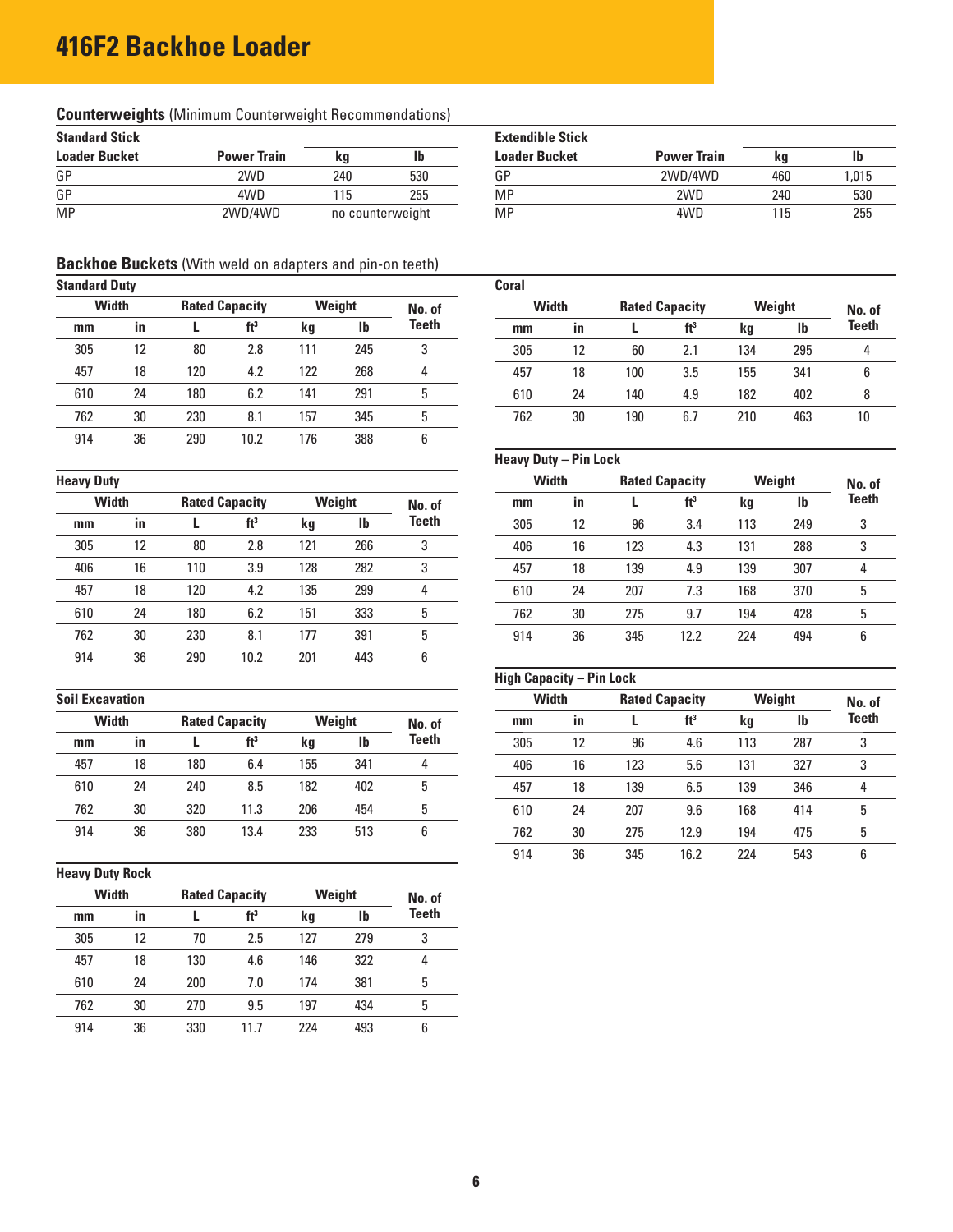#### **STANDARD EQUIPMENT**

- Air cleaner
- Alarm, back-up
- Audible system fault alarm
- Backhoe controls, mechanical two lever
- Battery, maintenance-free, 880 CCA
- Battery disconnect switch
- Battery remote jumpstart
- Boom transport lock
- Brace, lift cylinder
- Brake, secondary parking
- Brakes, hydraulically boosted, oil disc, dual pedals, interlocking
- Bucket level indicator
- Canopy, ROPS/FOPS
- Coat restraint
- Coolant/antifreeze, extended life
- Counterweight, bumper
- Dome light (cab only)
- Diagnostic port for engine
- Differential lock, loader joystick
- Drink holders, two
- Engine, Cat C4.4 ACERT (Direct Injection Turbocharged), meets Tier 4 Final/Stage IV emission standards, selective catalytic reduction, diesel oxidation catalyst (DOC)
- **Engine enclosure, sound suppression** removal panels
- Face seals, 0-ring
- Fan, suction and guard
- Fast reversing shuttle, all gears
- **Fenders**, rear
- Filters, spin-on: fuel, engine oil, transmission oil, water separator
- Filters, bowl and cartridge: hydraulic fluid
- **Flashing hazards/signal lights**
- Floor mat
- Fuel tank, fully enclosed
- **Fully hinged front grill for cooling package** cleaning access
- Gauge cluster: coolant temperature, fuel level, torque converter temperature, DEF level
- Ground level fuel fill and DEF fill
- High ambient cooling package
- Hood lock, inside cab
- Hydraulic hose, XT<sup>™</sup>
- Hydraulic oil cooler
- Hydraulic oil level sight gauge
- Hydraulic valve, hydrostatic steering
- Hydraulic valves, loader 2 function
- Hydraulic valves, backhoe 4 function
- Hydraulics, load sensing with variable displacement piston pump
- $\blacksquare$  Indicator lights: wait to start, water in fuel, engine warning, warning lamp, emissions module malfunction, low battery/ charging system warning, high hydraulic oil temperature: LCD warnings: engine oil pressure, machine locked, service due, air filter blocked, high coolant temperature, auto idle shutdown, high torque converter temperature, hydraulic filter bypass
- **n** Instrument panel lights
- Key start/stop system
- LCD screen: engine speed, hour meter, gear/direction, battery voltage, hydraulic oil temperature, torque converter temperature, coolant temperature, trip totals (fuel and hours), lifetime totals (fuel and hours), operator settings (units, brightness, programmable hoe auxiliary flow), service mode diagnostics, maintenance intervals, ECM/system info
- Lights, working (2 front, 2 rear)
- Loader, self-leveling, return-to-dig and transmission disconnect switch
- Loader, single tilt
- **Mechanical two lever controls**
- **Mirror**, rearview
- Open circuit breather
- Power receptacle, 12 volt, 2 internal, 1 external
- **Power steering, hydrostatic**
- Seat belt, retractable, 51 mm (2 in)
- Socket, two roof
- Stabilizer shoes, street
- Steering knob
- Seat, air suspension, fabric or vinyl cover, with armrest
- Starting system, glow plugs
- Steering, hydrostatic
- Storage compartment, lockable
- Storage tray
- Stop and tail lights
- Swing transport lock
- Tilt steering column
- **Tires**
- Toolbox, external, lockable
- Torque converter
- Throttle, hand and foot, electronic
- Transmission, four speed, syncromesh
- Transmission neutralizer switch
- Transport tie-downs
- Two Wheel Drive
- Vandalism locks, four
- Warning horn, electric